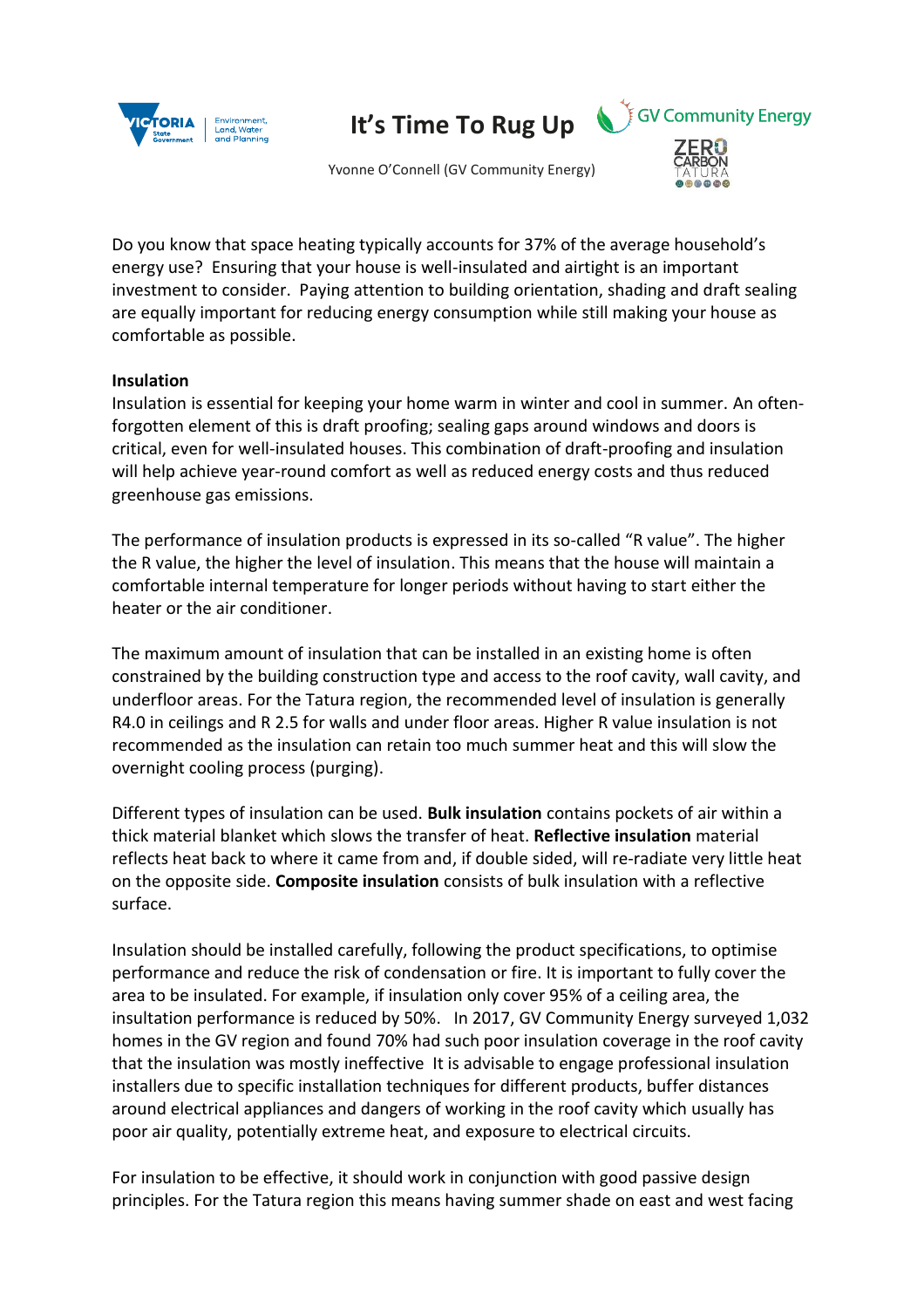sides of the house to prevent unwanted early-morning and late-afternoon summer heat gain. This can be achieved by using retractable vertical awnings or fixed vertical louvers on the outside of the house, which, when adjusted at the correct angle, will provide summer shade and allow winter sun to pass through onto the east and west facing walls and windows. Verandas and eves provide little summer shade on these sides of the house. Fixed (near horizontal) awnings on the north facing side can provide both summer shade and winter sun exposure onto walls and windows.

The first step in creating a comfortable living environment in the home would be to prevent summer sun to hit walls and windows. This should be done **before** money is spent on sealing drafts and improving ceiling and/or wall insulation

Overnight purging of unwanted summer heat in the house is easily achieved with a routine of opening windows after sunset and closing them in early morning.

### **Glazing**

Another way to improve the thermal performance of a home is to install either double glazed windows with insulated frames or, for a lesser cost, to use thicker glass panes with embedded thermal film. Up to 40% of a home's winter heating energy can be lost through windows and up to 87% of unwanted summer heat gain can come in through old-fashioned traditional single-glazed windows.

However, as discussed above, providing summer shade over all windows is the best and cheapest way to prevent unwanted summer heat in. Even double-glazed windows allow significant unwanted heat gain if exposed to direct sun. Internal blinds and curtains provide additional protection and slow down the transfer of summer heat into the house.

During winter, double glazed windows are effective in retaining heat inside the house. Where possible, it is desirable to allow direct sunlight to hit windows to allow natural light in and add warmth to the building. Window furnishings can then be used during the evenings to improve the thermal performance by adding another layer of material over the glazed area. Heavy curtains, with multiple layers of fabric that fit close to the window, with a fixed pelmet above preventing air within the room from circulating along the glass is an effective way of reducing heat loss. Even roller blinds or light weight window furnishings, when combined with pelmets, will restrict air movement around the glass and provide significant insulation compared to unfurnished windows.

If considering the purchase of new windows, the key item to consider is its insulation value, called 'U value'. This is the inverse of an R value, so a lower number is better. A good quality double glazed window, with thermally broken frame (insulated) can achieve a U value of 3.0 or below and this is what new buildings should be aiming for. Lower quality (cheaper) double-glazed aluminium-framed windows, not thermally broken, can have a U value of 4.0 or above, which only offers a performance similar to better quality single glazed windows.

The other criterion for glazing is its Solar Heat Gain Coefficient (SHGC) which measures how well the sun's radiation can pass through the window. This should be considered based on the orientation of the window in the building and whether sun penetration is desirable.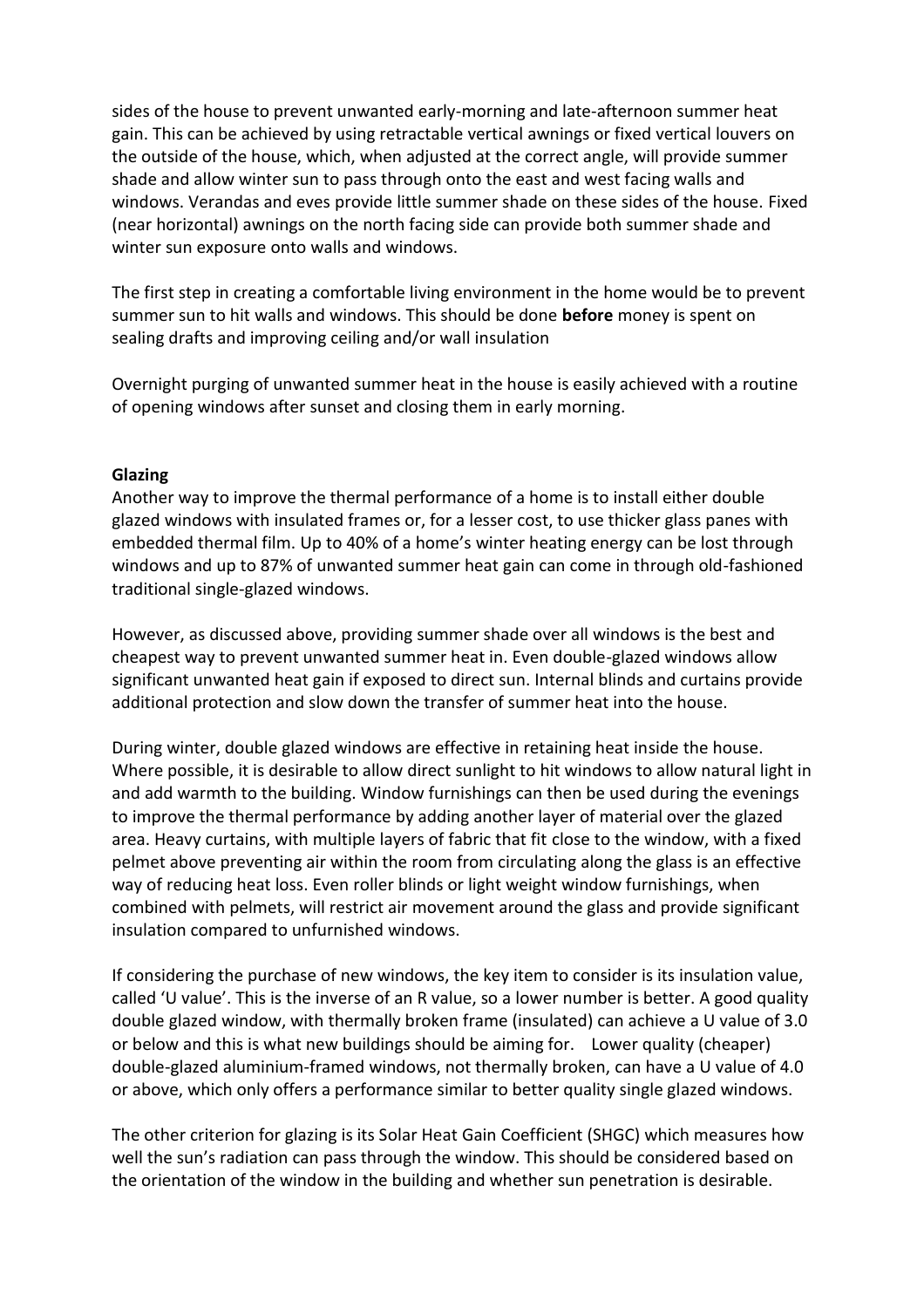There are many different types and combinations of glass and frame to choose from. Both single and double or triple glazed units will allow solar heat gain, but double or triple glazed units are better for preventing heat loss. The **Window Energy Rating Scheme** allows you to compare the performance of different types of windows, doors, and skylights. You can also use the **Australian Glass and Window Association tool** to calculate the potential savings that may be achieved by installing energy-efficient glazing.

## **Heating**

Household heating generally consist of natural gas heaters, reverse cycle air conditioners (split systems), and to a lesser extent electric resistance heating (radiators or blowers) and wood stoves and fires the latter of which are less efficient and difficult to maintain.

Combined heating and cooling appliances are great options for heating in winter and cooling in summer. These include reverse cycle air-conditioners, hydronic systems, and groundsource heat pumps. Reverse cycle air-conditioners are the most energy-efficient and costeffective combined heating and cooling systems you can currently buy.

Modern reverse cycle air conditioners (heat pumps) are up to 3 times more efficient in heating your home compared to other methods of heating, such as wood fires or natural gas heating.

Evaporative air conditioners are highly efficient at cooling and are often used in preference to split systems because of their lower running costs and the relaxing effect of the high volume of air moving through the house. However, under extreme heat or high humidity conditions, split systems will perform better.

By setting your thermostat in the range of 19-21°C in winter and 23-25°C in summer you can save on energy costs. Each additional degree of extra heating in winter or cooling in summer increases energy consumption by about 5 to 10%, depending on how well the building is insulated (winter) or shaded (in summer).

You can use the **Australian Institute of Refrigeration, Air Conditioning and Heating's online calculator** or get quotes from installers to ensure you are getting a system that is correctly sized for your space. The energy rating label on appliances tells you how efficient the appliance is compared to other models of the same size and type. Zoned energy rating labels shows the efficiency rating for different seasons for 3 Australian climate zones, so you can see how the appliance will perform in your region. You can also refer to the following website<https://www.energyrating.gov.au/>.

### **Government Rebates**

The "**Home Heating and Cooling Upgrades Program**" is a Victorian Government initiative designed to help 250,000 eligible households reduce their costs and improve their health through replacing gas heaters, wood heaters and inefficient electric heaters with energyefficient split-system reverse-cycle air conditioners/heaters.

Eligible households can receive:

\$1,000 towards the cost of an energy-efficient reverse-cycle air conditioner;